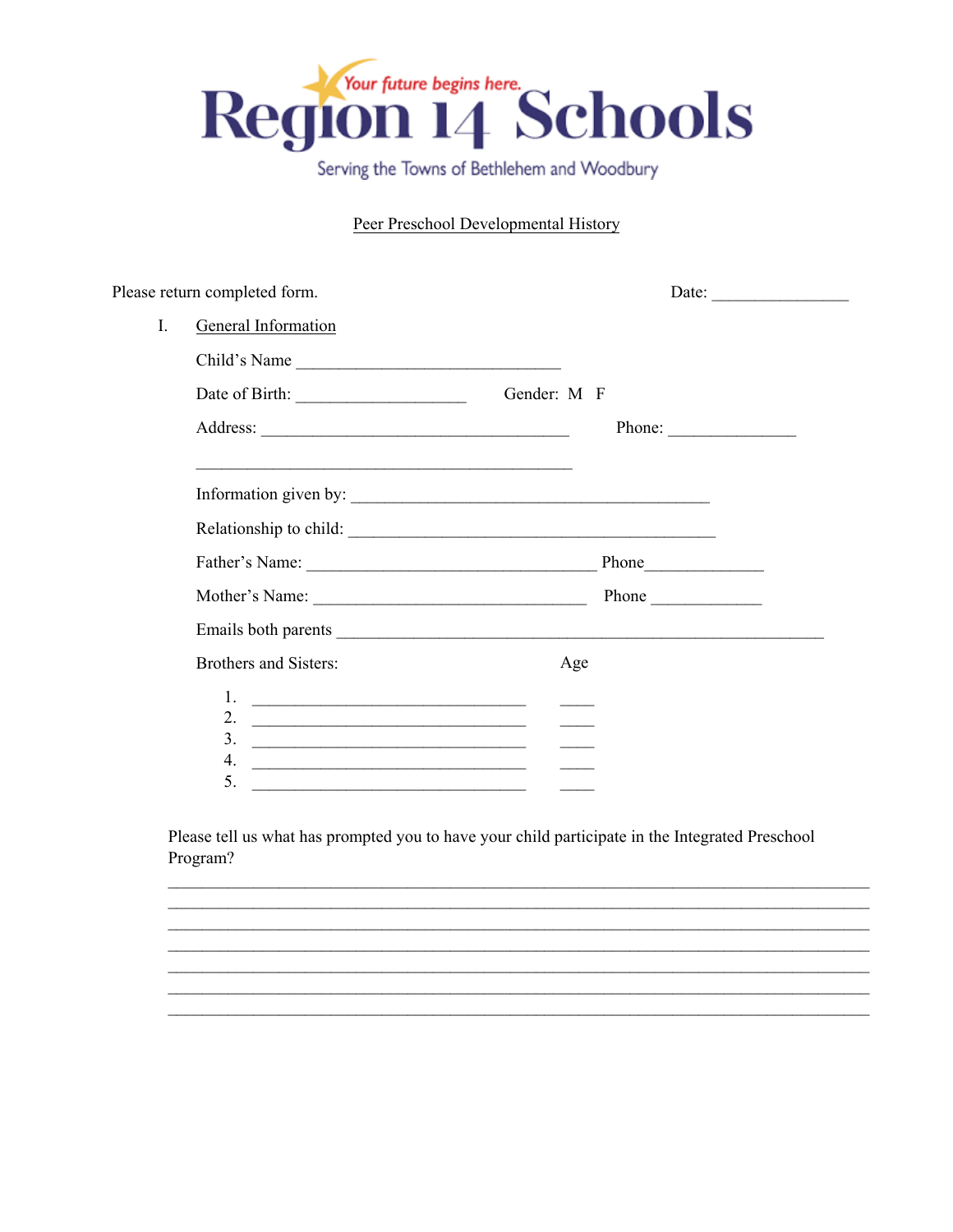#### II. Areas of Concern

Please place a check next to any behavior or problem that this child currently exhibits and explain:

- has difficulty with speech (pronouncing sounds/words)
- has difficulty with language (putting words together)
- has difficulty following directions, listening, and attending
- has difficulty with hearing
- has difficulty with vision
- \_\_\_\_\_\_ appears awkward and uncoordinated
- trips or falls often
- has difficulty with toilet training
- has sleep problems
- has eating problems (for example: chokes, gags, overstuffs, poor chewing, fussy eater)
- \_\_\_\_\_\_ drooling is noticed
- has frequent tantrums
- \_\_\_\_\_\_ appears more active than children his/her age
- \_\_\_\_\_\_ appears tired or weak
- is impulsive
- \_\_\_\_\_\_ unusually sensitive to noise or sudden movement
- \_\_\_\_\_\_ is considered discipline problem at home or school
- has difficulty learning
- has difficulty playing with other children
- \_\_\_\_\_\_ avoids different tactile experiences (i.e. sand, grass, water, Playdoh)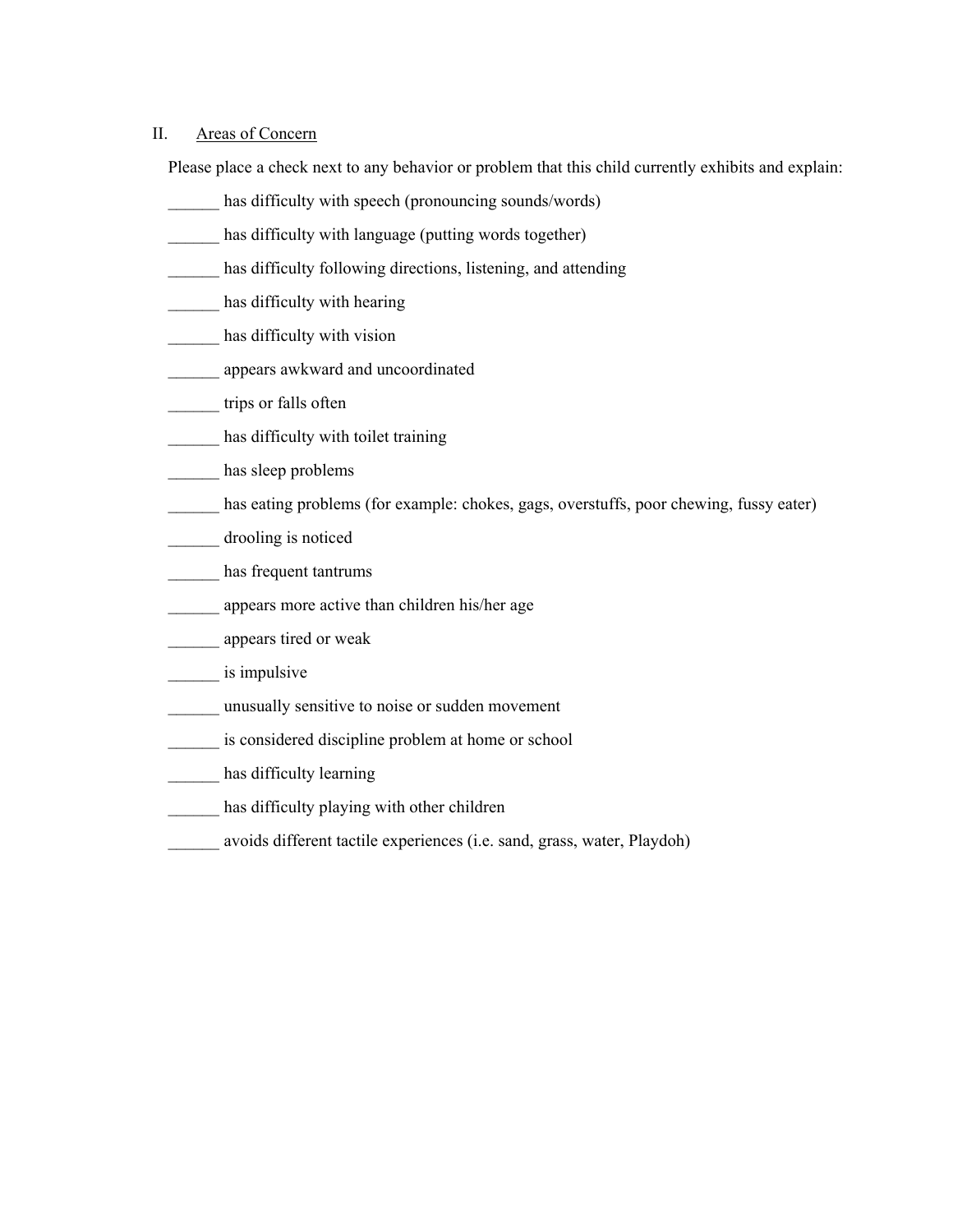### III. Medical History

1. Pregnancy and Birth (If adopted or foster, check here \_\_\_\_\_\_\_\_ )

Length of pregnancy: \_\_\_\_\_\_\_\_\_\_\_\_\_\_\_\_\_ Birth weight: \_\_\_\_\_\_\_\_\_\_\_\_\_

| Please check the appropriate column      | Yes | No |
|------------------------------------------|-----|----|
|                                          |     |    |
| Use of medication/drugs during pregnancy |     |    |
| Received regular prenatal care           |     |    |
| Labor lasted longer than 12 hours        |     |    |
| Labor lasted less than 2 hours           |     |    |
| Had a caesarian section                  |     |    |
| Other                                    |     |    |
|                                          |     |    |
|                                          |     |    |

| Did this child present any of the following problems at birth? | Yes | N <sub>0</sub> |
|----------------------------------------------------------------|-----|----------------|
|                                                                |     |                |
| RH incompatibility                                             |     |                |
| Yellow or jaundiced                                            |     |                |
| Convulsions                                                    |     |                |
| Cerebral Palsy                                                 |     |                |
| Cleft lip or palate                                            |     |                |
| Need for oxygen                                                |     |                |
| Feeding, sucking, swallowing problems                          |     |                |
| <b>Blood transfusions</b>                                      |     |                |
| Chemical dependency                                            |     |                |
| Other                                                          |     |                |
|                                                                |     |                |
|                                                                |     |                |

 $\mathcal{L}_\text{max} = \mathcal{L}_\text{max} = \mathcal{L}_\text{max} = \mathcal{L}_\text{max} = \mathcal{L}_\text{max} = \mathcal{L}_\text{max} = \mathcal{L}_\text{max} = \mathcal{L}_\text{max} = \mathcal{L}_\text{max} = \mathcal{L}_\text{max} = \mathcal{L}_\text{max} = \mathcal{L}_\text{max} = \mathcal{L}_\text{max} = \mathcal{L}_\text{max} = \mathcal{L}_\text{max} = \mathcal{L}_\text{max} = \mathcal{L}_\text{max} = \mathcal{L}_\text{max} = \mathcal{$ 

 $\mathcal{L}_\text{max} = \frac{1}{2} \sum_{i=1}^n \mathcal{L}_\text{max}(\mathbf{x}_i - \mathbf{y}_i)$ 

 $\mathcal{L}_\text{max} = \mathcal{L}_\text{max} = \mathcal{L}_\text{max} = \mathcal{L}_\text{max} = \mathcal{L}_\text{max} = \mathcal{L}_\text{max} = \mathcal{L}_\text{max} = \mathcal{L}_\text{max} = \mathcal{L}_\text{max} = \mathcal{L}_\text{max} = \mathcal{L}_\text{max} = \mathcal{L}_\text{max} = \mathcal{L}_\text{max} = \mathcal{L}_\text{max} = \mathcal{L}_\text{max} = \mathcal{L}_\text{max} = \mathcal{L}_\text{max} = \mathcal{L}_\text{max} = \mathcal{$ 

2. List any medications used over a long period of time:

3. List any medications currently being used:

4. Who is the child's current pediatrician?

5. Date of most recent physical exam: \_\_\_\_\_\_\_\_\_\_\_\_\_\_\_\_\_\_\_\_\_\_\_\_

| Please check the appropriate column | Yes | N <sub>0</sub> |
|-------------------------------------|-----|----------------|
|                                     |     |                |
| Allergies                           |     |                |
| Neurologist                         |     |                |
| Ear, nose, throat                   |     |                |
| Orthopedist                         |     |                |
| Speech Therapist                    |     |                |
| Occupational Therapist              |     |                |
| Physical Therapist                  |     |                |
| Ophthalmologist                     |     |                |
| Optometrist                         |     |                |
| Psychiatrist/psychologist           |     |                |
| Educator                            |     |                |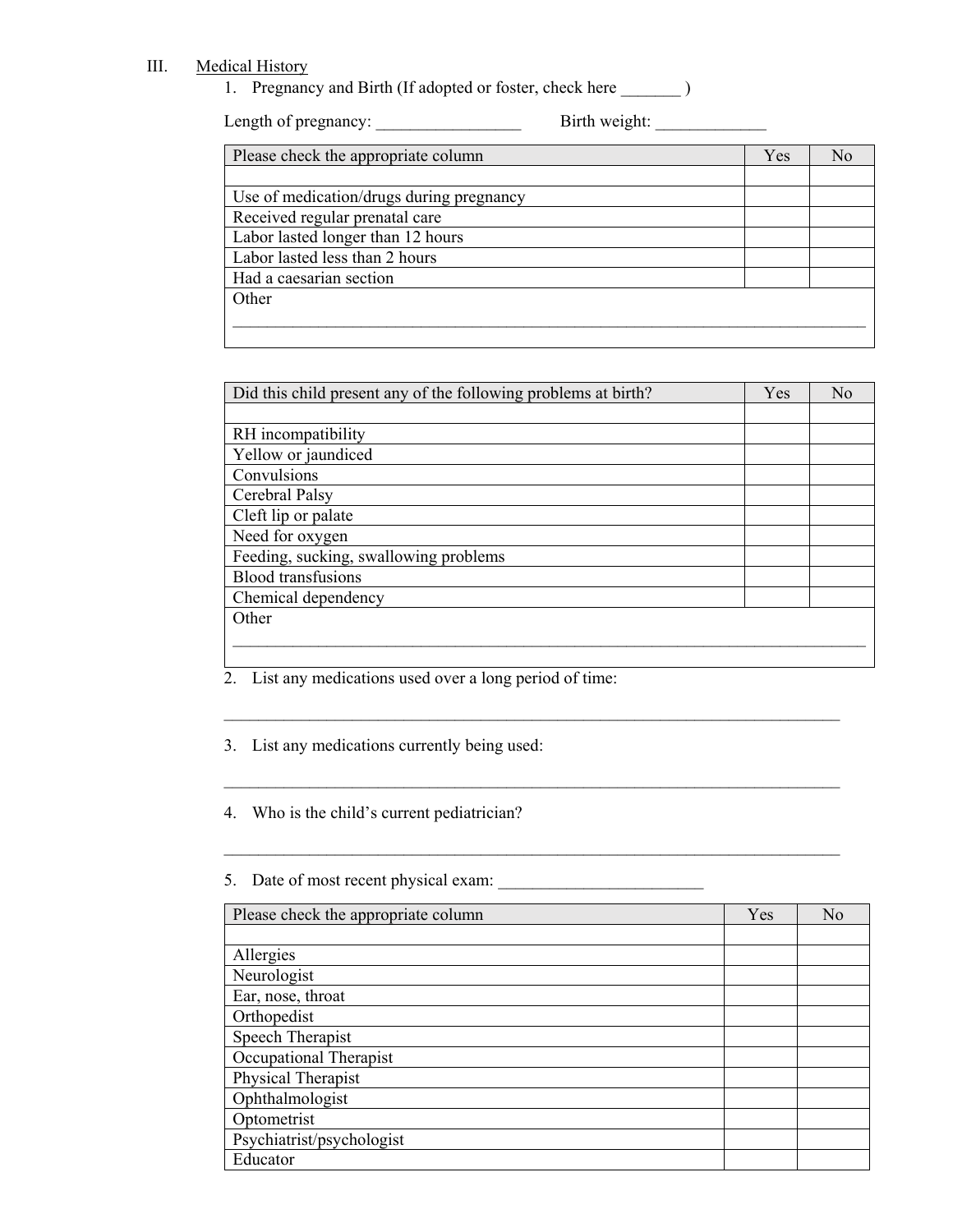## IV. Health

|                          | Never | $0-6m$ | $6-12m$ | $12-18m$ | $18 - 24m$ | $2-3yrs$ | $3-4yrs$ | $4-5yrs$ |
|--------------------------|-------|--------|---------|----------|------------|----------|----------|----------|
| Measles                  |       |        |         |          |            |          |          |          |
| German Measles           |       |        |         |          |            |          |          |          |
| Mumps                    |       |        |         |          |            |          |          |          |
| Chicken Pox              |       |        |         |          |            |          |          |          |
| Meningitis               |       |        |         |          |            |          |          |          |
| Encephalitis             |       |        |         |          |            |          |          |          |
| <b>High Fever</b>        |       |        |         |          |            |          |          |          |
| Convulsions              |       |        |         |          |            |          |          |          |
| Allergy                  |       |        |         |          |            |          |          |          |
| Injuries to Head         |       |        |         |          |            |          |          |          |
| Ear Problems             |       |        |         |          |            |          |          |          |
| Visual Problems          |       |        |         |          |            |          |          |          |
| Epilepsy                 |       |        |         |          |            |          |          |          |
| Jaundice/Hepatitis       |       |        |         |          |            |          |          |          |
| <b>Heart Disease</b>     |       |        |         |          |            |          |          |          |
| Asthma                   |       |        |         |          |            |          |          |          |
| <b>Bleeding Problems</b> |       |        |         |          |            |          |          |          |
| Slow Weight Gain         |       |        |         |          |            |          |          |          |

 $\mathcal{L}_\mathcal{L} = \mathcal{L}_\mathcal{L} = \mathcal{L}_\mathcal{L} = \mathcal{L}_\mathcal{L} = \mathcal{L}_\mathcal{L} = \mathcal{L}_\mathcal{L} = \mathcal{L}_\mathcal{L} = \mathcal{L}_\mathcal{L} = \mathcal{L}_\mathcal{L} = \mathcal{L}_\mathcal{L} = \mathcal{L}_\mathcal{L} = \mathcal{L}_\mathcal{L} = \mathcal{L}_\mathcal{L} = \mathcal{L}_\mathcal{L} = \mathcal{L}_\mathcal{L} = \mathcal{L}_\mathcal{L} = \mathcal{L}_\mathcal{L}$ 

 $\mathcal{L}_\mathcal{L} = \mathcal{L}_\mathcal{L} = \mathcal{L}_\mathcal{L} = \mathcal{L}_\mathcal{L} = \mathcal{L}_\mathcal{L} = \mathcal{L}_\mathcal{L} = \mathcal{L}_\mathcal{L} = \mathcal{L}_\mathcal{L} = \mathcal{L}_\mathcal{L} = \mathcal{L}_\mathcal{L} = \mathcal{L}_\mathcal{L} = \mathcal{L}_\mathcal{L} = \mathcal{L}_\mathcal{L} = \mathcal{L}_\mathcal{L} = \mathcal{L}_\mathcal{L} = \mathcal{L}_\mathcal{L} = \mathcal{L}_\mathcal{L}$ 

List and describe any hospitalizations, operations, or accidents:

# V. Developmental Milestones

|                    | $0-3m$ | $4-6m$ | $7-12m$ | $13-18m$ | 19-24m | $2-3yrs$ | $3-4yrs$ | $4-5yrs$ | Not yet |
|--------------------|--------|--------|---------|----------|--------|----------|----------|----------|---------|
| Rolled over        |        |        |         |          |        |          |          |          |         |
| Sat alone          |        |        |         |          |        |          |          |          |         |
| Crawled            |        |        |         |          |        |          |          |          |         |
| Walked alone       |        |        |         |          |        |          |          |          |         |
| Walked upstairs    |        |        |         |          |        |          |          |          |         |
| Rode a tricycle    |        |        |         |          |        |          |          |          |         |
| Caught a big ball  |        |        |         |          |        |          |          |          |         |
| Babbled            |        |        |         |          |        |          |          |          |         |
| Spoke first word   |        |        |         |          |        |          |          |          |         |
| Put words          |        |        |         |          |        |          |          |          |         |
| together           |        |        |         |          |        |          |          |          |         |
| Talked in          |        |        |         |          |        |          |          |          |         |
| sentences          |        |        |         |          |        |          |          |          |         |
| Speech clearly     |        |        |         |          |        |          |          |          |         |
| understood by      |        |        |         |          |        |          |          |          |         |
| others most of the |        |        |         |          |        |          |          |          |         |
| time               |        |        |         |          |        |          |          |          |         |
| Able to respond    |        |        |         |          |        |          |          |          |         |
| to simple          |        |        |         |          |        |          |          |          |         |
| commands           |        |        |         |          |        |          |          |          |         |
| Used fingers to    |        |        |         |          |        |          |          |          |         |
| feed self          |        |        |         |          |        |          |          |          |         |
| Explored           |        |        |         |          |        |          |          |          |         |
| playground         |        |        |         |          |        |          |          |          |         |
| equipment          |        |        |         |          |        |          |          |          |         |